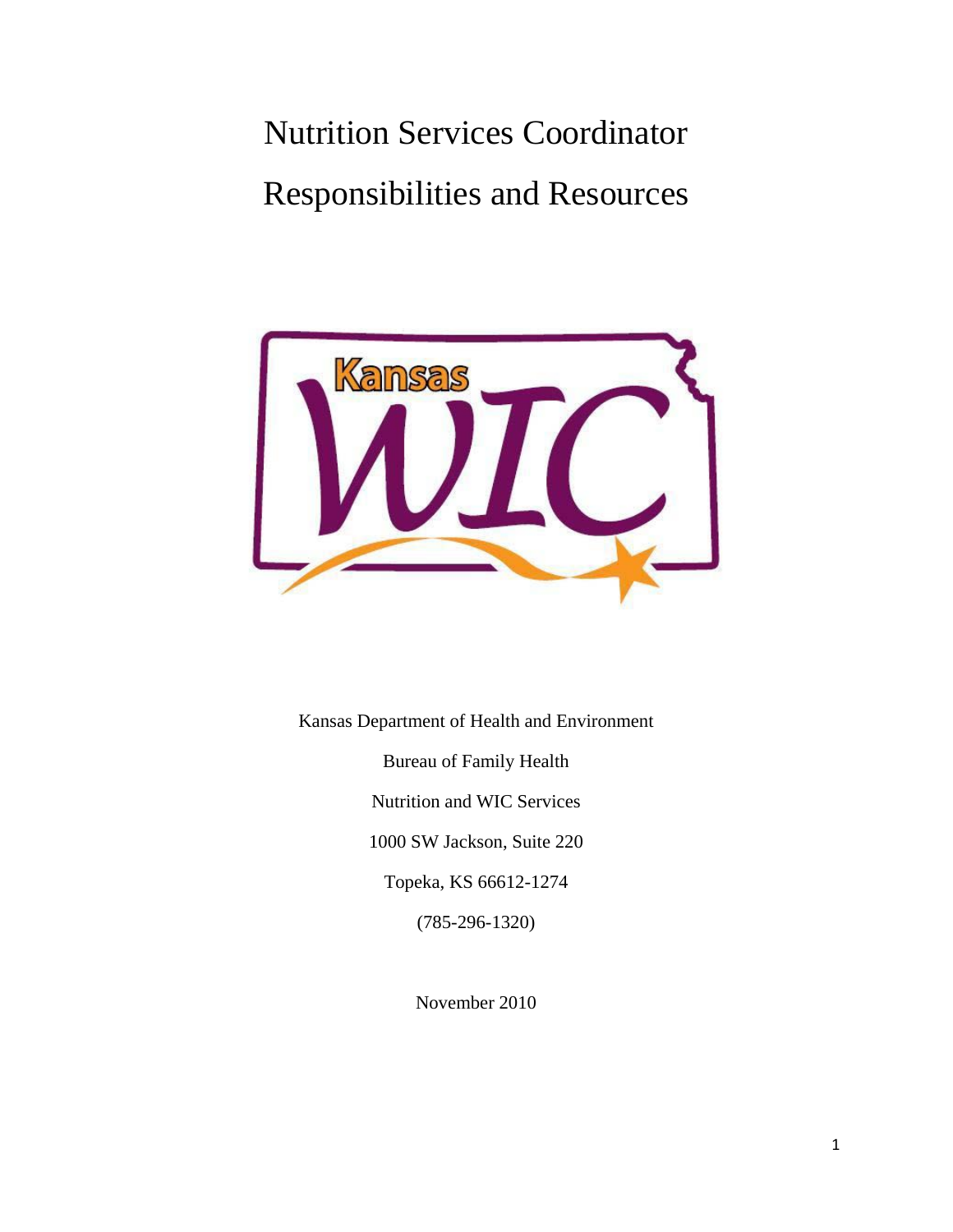## **Table of Contents**

#### **Introduction**

#### **Knowledge/Skills Requirements**

#### **Nutrition Services Responsibilities**

Nutrition Services Plan Budget planning for nutrition services Coordinate the nutrition services Coordinate and referral to community programs Design and review nutrition education materials and services Provide in-service training High risk nutrition counseling

#### **Additional Resources**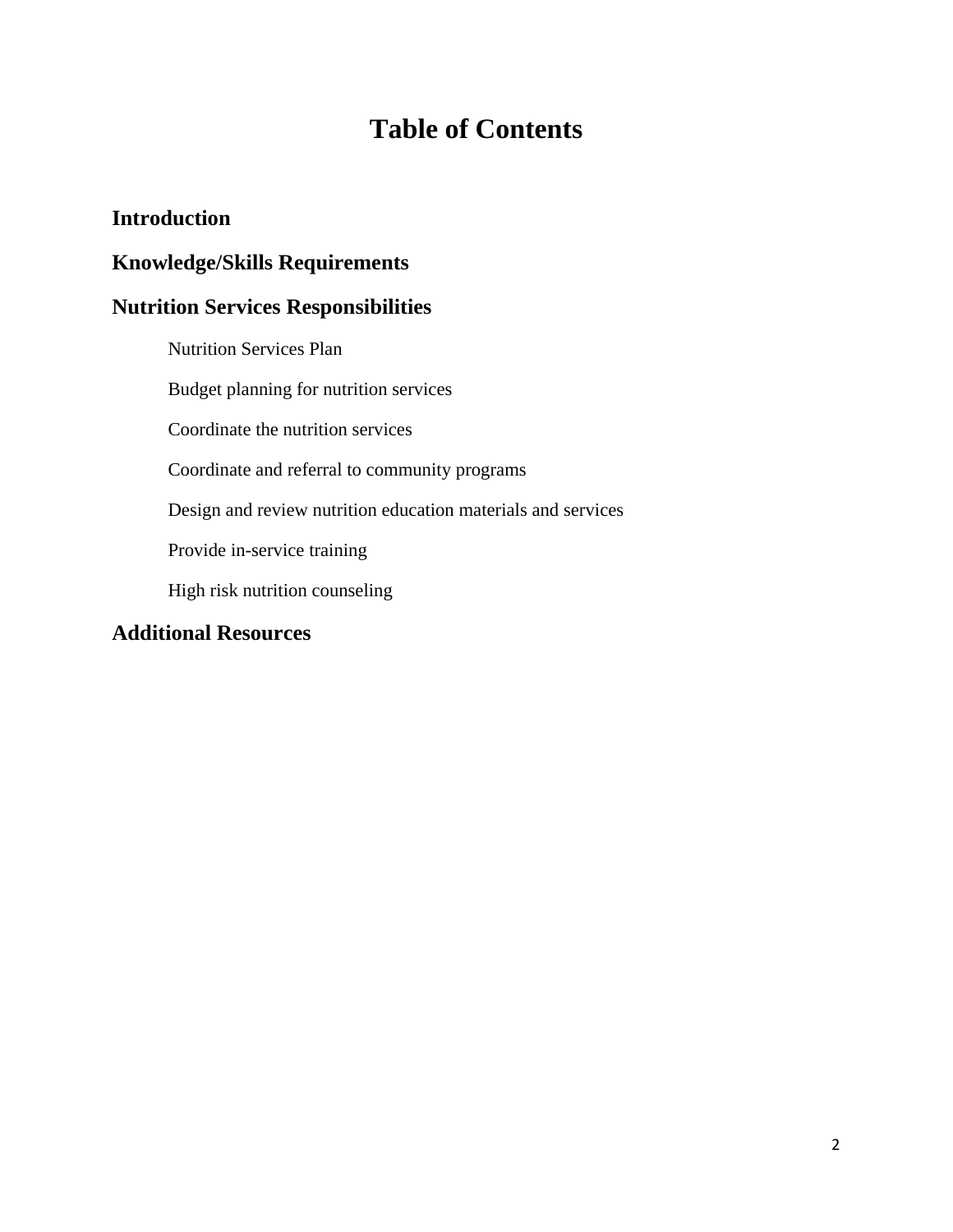## **Introduction**

Nutrition education is one of the primary functions of the WIC Program. Quality nutrition education takes planning and should be based upon evidence-based practices and standards. Information regarding foods, nutrition and healthy lifestyle choices should reflect current scientific knowledge. The responsibility for planning, developing, and implementing nutrition education at the local agency level falls to the Nutrition Services Coordinator.

WIC Nutrition Services Standards were developed by the United States Department of Agriculture (USDA) to assist state and local staff in providing quality nutrition services. These standards recommend that Local Agency (LA) nutrition services are overseen by a nutritionist. This nutritionist is defined as one who has a Master's or doctoral degree in nutrition from an accredited college or university or is a registered/licensed dietitian (RD/LD) with a minimum of 1 year of job-related experience and completion of a training program approved by the State agency on the provision of nutrition services. The standards further outline the roles and responsibilities of the Nutrition Services Coordinator.

Each LA/clinic must appoint one person to act as the local Nutrition Services Coordinator. The Nutrition Services Coordinator is the individual who is responsible for the planning, managing, implementation and evaluation of the nutrition components of the WIC Program. The Coordinator must possess the knowledge and ability to translate scientific information into practical suggestions for families. Kansas does allow local agencies to appoint someone other than a registered dietitian as the Nutrition Services Coordinator however, if the person assigned is not a registered/licensed dietitian, they must work in conjunction with the agency's RD in carrying out the assigned duties.

This guidance will provide you with the information you need to carry out your responsibilities as Nutrition Services Coordinator. If you are a new Coordinator, the guidance can provide an overview of your responsibilities. If you have been the Nutrition Services Coordinator for a period of time, the guidance may provide you with resources that will enhance how you carry out your nutrition education tasks.

Before we begin, review ADM 10.04.00 Nutrition Services Coordinator Job Responsibilities at: [http://www.kansaswic.org/manual/ADM\\_10\\_04\\_00\\_Nutrition\\_Services\\_Coordinator\\_Job\\_Resp](http://www.kansaswic.org/manual/ADM_10_04_00_Nutrition_Services_Coordinator_Job_Responsibilities.pdf) [onsibilities.pdf](http://www.kansaswic.org/manual/ADM_10_04_00_Nutrition_Services_Coordinator_Job_Responsibilities.pdf)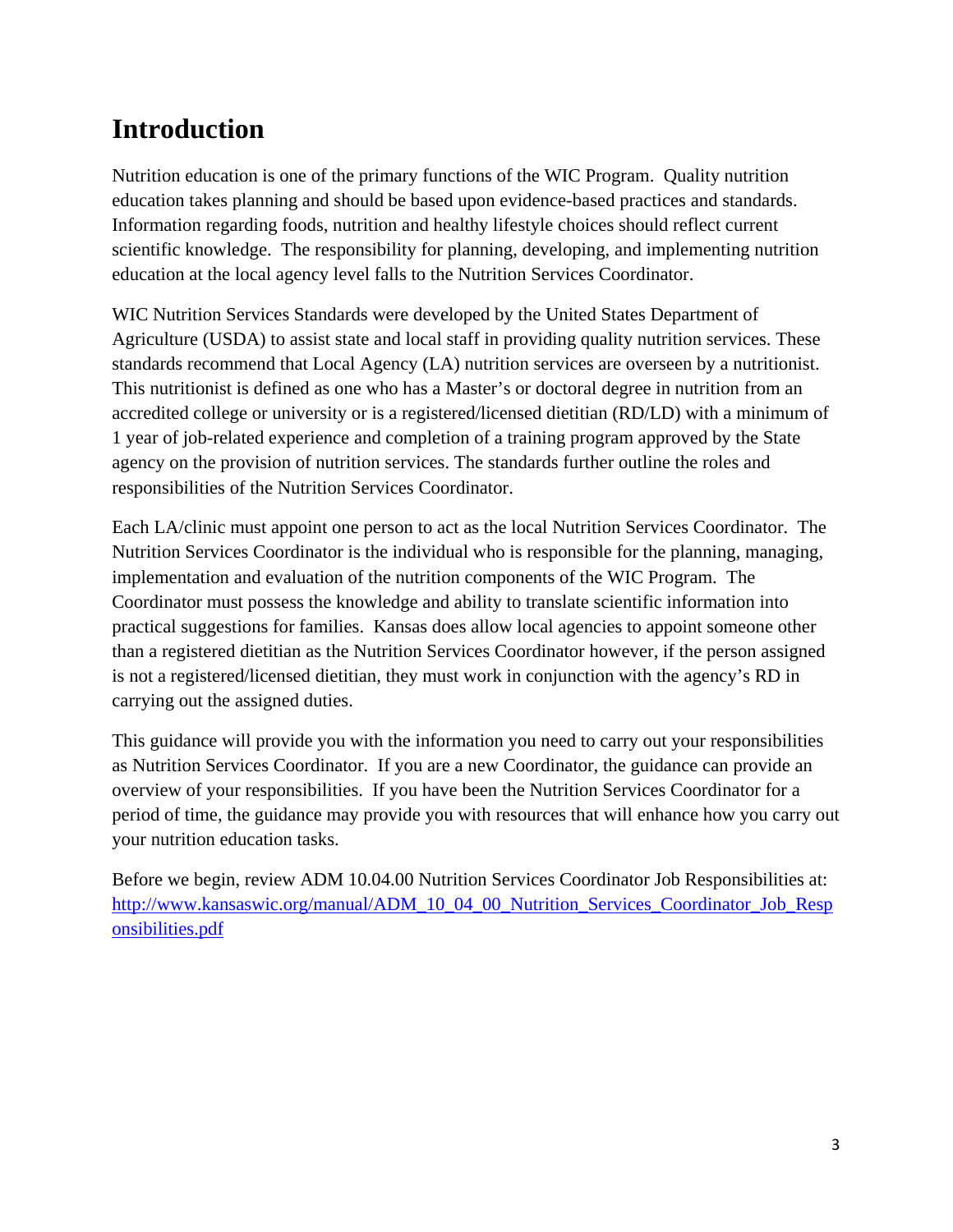### **Knowledge/Skills Requirement**

The Policy and Procedure Manual ADM 10.04.00 outlines the job responsibilities for the Nutrition Services Coordinator. Every WIC clinic will utilize the skills of its Coordinator to best meet their needs, however ideally, a Nutrition Services Coordinator should have the following skills to better carry out the required responsibilities:

- *Broad knowledge of the theoretical and practical principles and practices of nutrition, dietetics, education and public health including health care ethics, case management, and care coordination*—This knowledge is usually acquired through study of nutrition or dietetics, and should include lifecycle nutrition, educational theory regarding adult and child learners, ethics and skills in coordination of services delivered to clients.
- *Completes the required SA training modules based upon job responsibilities*--Every employee completes a training program and modules related to their work in the WIC clinic. Nutrition services coordinators may have additional training required to better meet their job responsibilities. This can include training modules and continuing education.
- *Advanced level of knowledge of current scientific information regarding maternal and child nutrition, diet, and health*—Nutrition Services Coordinators should continue gaining knowledge on the most current evidence-based practices in maternal and child nutrition through attendance at continuing education opportunities, self-study and required training events held by the SA.
- *Specialized knowledge of the organization of health and nutrition services in the community*—Quality nutrition services require collaboration with other community organizations and programs with similar goals. The Nutrition Services Coordinator must be knowledgeable of the services in the area and coordinate wherever possible to expand the scope and quality of the services provided to WIC families.
- *Skill in conducting a community assessment and incorporating data into the nutrition services plan—*Before determining how to best provide nutrition services in the local WIC program, the Nutrition Services Coordinator must assess, either informally or formally, the facts and relevant information that will assist in providing quality nutrition services. The assessment process is contained within the annual Nutrition Services Plan Guidance Document (See PPM Appendix).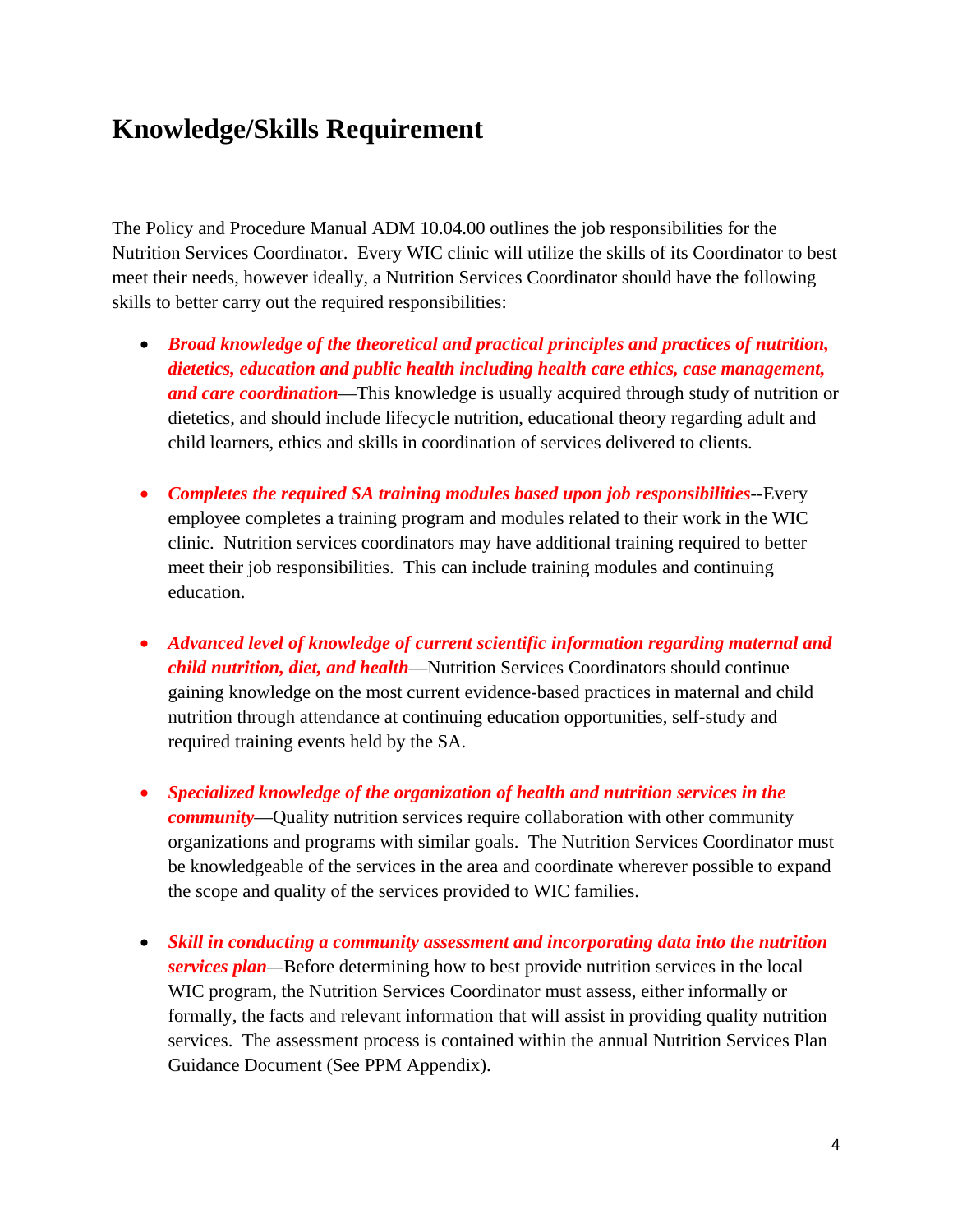- *Skill in presenting oral and written ideas in a clear, concise and persuasive manner to professionals and the public*—Nutrition Services Coordinators often are called upon to provide information on the WIC program or nutrition to co-workers and other community partners. It is important that the person in this position have the ability to clearly present the required information either orally or in writing as the instance requires.
- *Experience in providing direct nutrition services to families, mothers, and children* The Nutrition Services Coordinator should ideally have experience in providing direct WIC services to mothers and their children. In order to best design nutrition services to meet the needs of WIC families and the WIC staff, experience in the clinic setting is essential.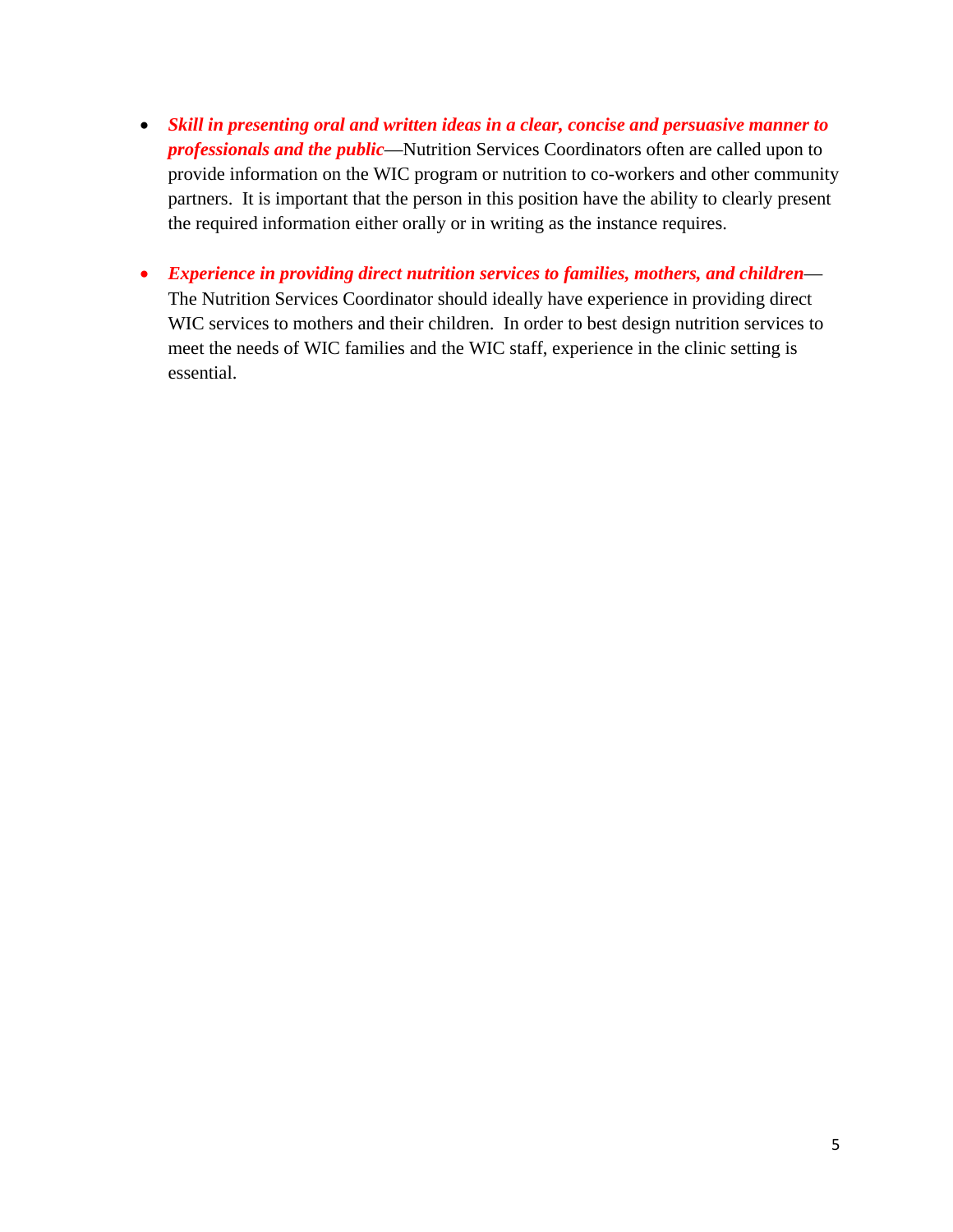## **Responsibilities of the Nutrition Services Coordinator**

Both the Federal Nutrition Services Standards and ADM 10.04.00 briefly outline various responsibilities attributed to the Nutrition Services Coordinator. In the sections that follow, we will look in more detail at these responsibilities. While the person designated as the Nutrition Services Coordinator may not in all cases complete the duties, the Nutrition Services Coordinator is responsible to see that all aspects are completed in order to assure the overall quality of the nutrition education provided to WIC families.

The normal tasks typically are done by the Nutrition Services Coordinator include:

- Write and implement the Nutrition Services Plan
- Assist in the budget planning process for nutrition services and procure nutrition education materials
- Coordinate the nutrition services at the clinic level
- Coordinate WIC nutrition services with other health department and community programs
- Design, review and coordinate nutrition education contacts and nutrition education materials for WIC clients
- Provide in-service training for WIC staff regarding nutrition education
- Provide high risk nutrition counseling (if a registered dietitian)

The following pages will provide more detailed information on these various tasks.

To provide an overview of what may need to be done in a typical year, the table below may be helpful.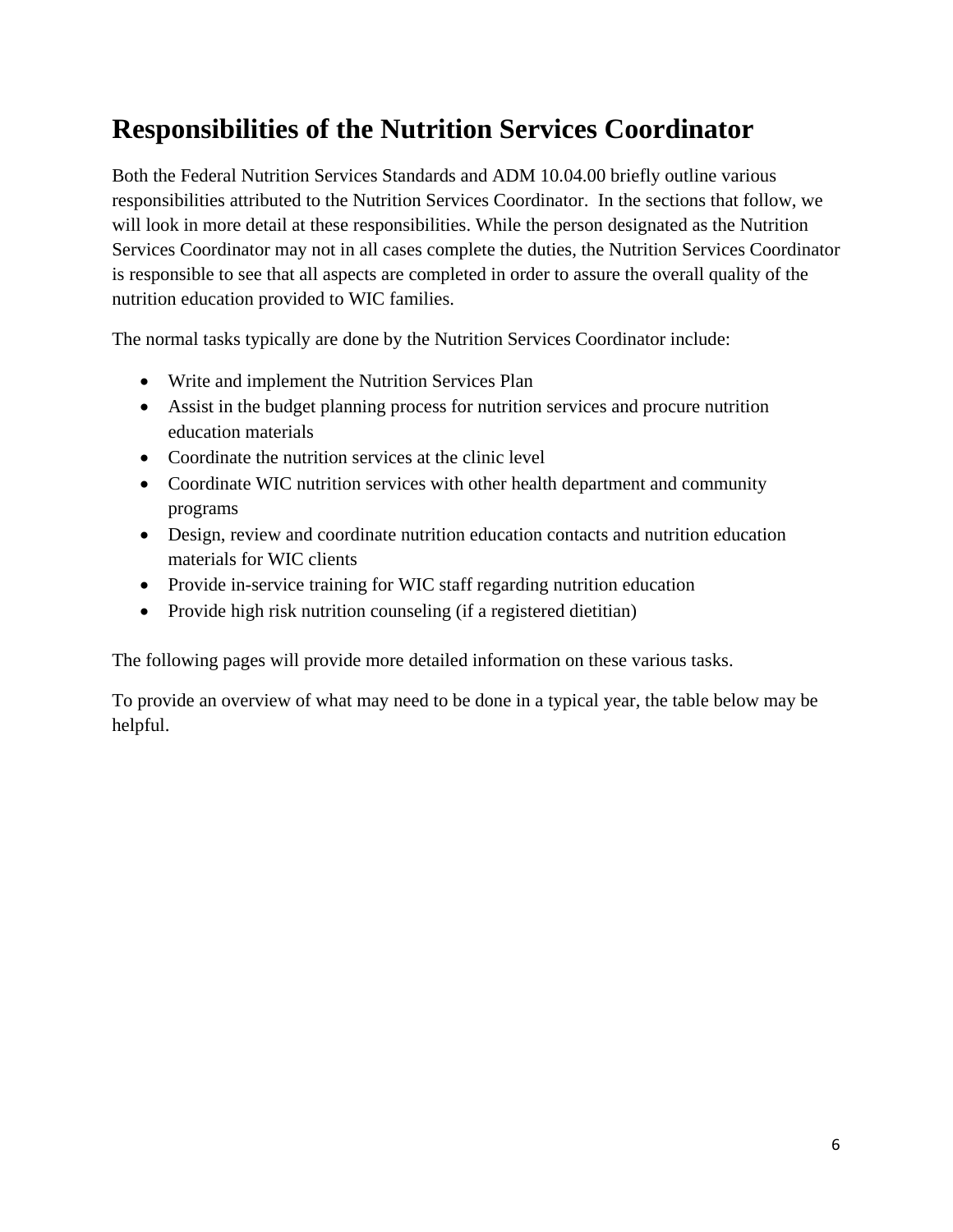| <b>ITEM</b>                            | <b>WHEN</b>                                            | <b>RESOURCE</b>                                | <b>WIC POLICY</b>            |
|----------------------------------------|--------------------------------------------------------|------------------------------------------------|------------------------------|
| <b>Nutrition Services</b>              | Annually                                               | Due November 1 to                              | Appendix 2, ADM              |
| Plan                                   | Guidance sent out in May.                              | <b>State Agency</b>                            | 04.00.00                     |
|                                        | Gather staff input on aspects                          | Nutritionist                                   |                              |
|                                        | of plan and solicit assistance                         |                                                |                              |
|                                        | as needed in writing final plan.                       |                                                |                              |
| <b>Budget/Nutrition</b>                | Annually, as part of overall                           | Budgets due in June                            | ADM 02.02.00                 |
| Education                              | agency budget                                          | to State Agency                                | ADM 02.03.00                 |
| Expenditures                           | creation/expenditures.<br>Procures necessary nutrition |                                                | ADM 02.03.01                 |
|                                        | education support items as                             |                                                |                              |
|                                        | needed.                                                |                                                |                              |
| Kansas WIC                             | Annually, usually in Spring                            | <b>Information Memos</b>                       | ADM 11.01.00                 |
| Conference                             |                                                        | provide details on                             | ADM 11.02.00                 |
|                                        |                                                        | registration and                               |                              |
|                                        |                                                        | topics. Record                                 |                              |
|                                        |                                                        | attendance in local                            |                              |
|                                        |                                                        | agency files                                   |                              |
| <b>Nutrition Related</b>               | At least once per year,                                | Record all in-service                          | ADM 11.01.00                 |
| <b>In-service Training</b>             | preferably more often                                  | training in the files at                       |                              |
|                                        | As needed                                              | the local agency                               |                              |
| Meetings to<br>Coordinate              |                                                        | Extension, physicians,<br>nurses, dentist, and | NE 04.00.00<br>CRT 08.00.00  |
| <b>Nutrition Services</b>              |                                                        | others are potential                           |                              |
|                                        |                                                        | partners in providing                          |                              |
|                                        |                                                        | services and referrals                         |                              |
| Design/Review                          | Topics chosen by November                              | May utilize online                             | NED 03.03.01                 |
| <b>Nutrition Education</b>             | each year to coincide with                             | materials or lessons                           |                              |
| <b>Lesson Plans</b>                    | NSP submission. Lesson                                 | provided by the SA as                          |                              |
|                                        | plans completed prior to                               | needed                                         |                              |
|                                        | implementation                                         |                                                |                              |
| <b>Nutrition Education</b>             | Reviewed annually and new                              |                                                | NED 03.04.00                 |
| <b>Handout Materials</b>               | ones developed as needed.                              |                                                |                              |
| Assures adequate                       | Continually throughout year                            | Observe staff during<br>certification          | NED 02.00.00                 |
| and appropriate<br>nutrition education |                                                        | appointments                                   | NED 02.01.00<br>NED 03.00.00 |
| is offered at                          |                                                        |                                                | NED 03.01.00                 |
| certifications                         |                                                        |                                                |                              |
| Assures adequate                       | Continually throughout year                            | Observe staff doing                            | NED 02.00.00                 |
| and appropriate                        |                                                        | low risk and high risk                         | NED 02.01.00                 |
| nutrition education                    |                                                        | nutrition education                            | NED 02.02.00                 |
| is offered at                          |                                                        | appointments.                                  | NED 02.03.00                 |
| secondary low risk                     |                                                        |                                                | NED 03.00.00                 |
| and high risk                          |                                                        |                                                | NED 03.01.00                 |
| appointments                           |                                                        |                                                | Ned 03.02.00                 |
|                                        |                                                        |                                                | NED 03.03.00                 |

**A Year in the Life of a Nutrition Services Coordinator**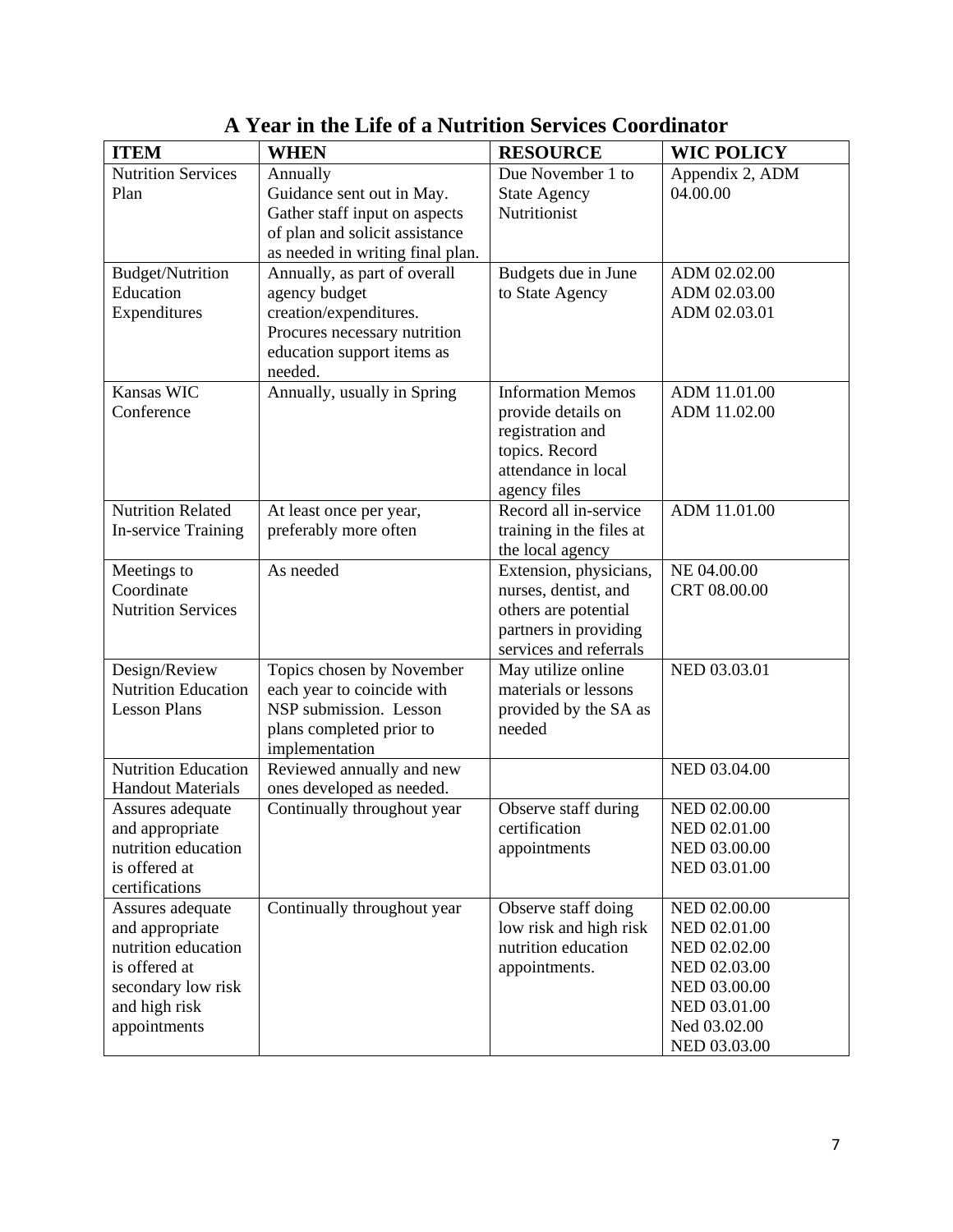#### **Nutrition Services Plan**

Each year, every LA is required to complete and submit to the SA a plan for how WIC services will be provided in their area. This plan called the Nutrition Services Plan (NSP) consists of three main parts:

- 1. Assessment of action plans for service delivery from the previous year,
- 2. Assessment of current WIC Program Services, and
- 3. Development of action plans addressing breastfeeding promotion and nutrition services for the coming year.

The NSP provides the backbone of nutrition services at the local level. Information in the plan reflects how WIC staff intends to provide quality nutrition education, excellent customer service, and work with their community. It is intended to be a living document which is referred to as the year progresses and adapted as needed to better serve WIC families.

The Nutrition Services Coordinator is responsible for soliciting information from all WIC staff and coordinating the writing, submission and implementation of the Nutrition Services Plan. In April or May each year, the SA distributes the NSP Guidance document which provides an outline for the development of the NSP. This document is also found in the KDHE Website at: [http://www.kansaswic.org/local\\_agencies/.](http://www.kansaswic.org/local_agencies/) The Nutrition Services Coordinator should share the guidance document with all WIC staff; make appropriate assignments if others are to complete key sections related to their job responsibilities; and gather all necessary information to complete the NSP prior to the required submission date. It is appropriate to have staff other than the Nutrition Services Coordinator complete some sections and action plans based upon their job responsibilities. The NSP should reflect the plans each local agency has to provide quality nutrition services in the upcoming calendar year (January-December) The NSP is due to the SA assigned Nutritionist by November  $1<sup>st</sup>$  of each year. The NSP may be submitted to the SA either electronically as an attachment to an email, or sent through regular mail channels.

After reviewing the plan, the assigned SA Nutritionist will notify the Nutrition Services Coordinator of any necessary revisions and the final approval of the plan. By January, the Nutrition Services Coordinator should have a plan in place to begin implementation of the action plans she developed and set up a staff in-service to inform all staff of their responsibilities in implementing the plan. Throughout the year, the Nutrition Services Coordinator will be the person who should monitor progress on all plans, revise or change actions to improve outcomes and work with staff to identify areas for improvement in the coming year.

The NSP provides the Nutrition Services Coordinator an opportunity to think creatively about the nutrition education services in their clinic. By taking time to plan for the future year, local agencies can design and plan for higher quality nutrition services. For instance, a local agency may decide to: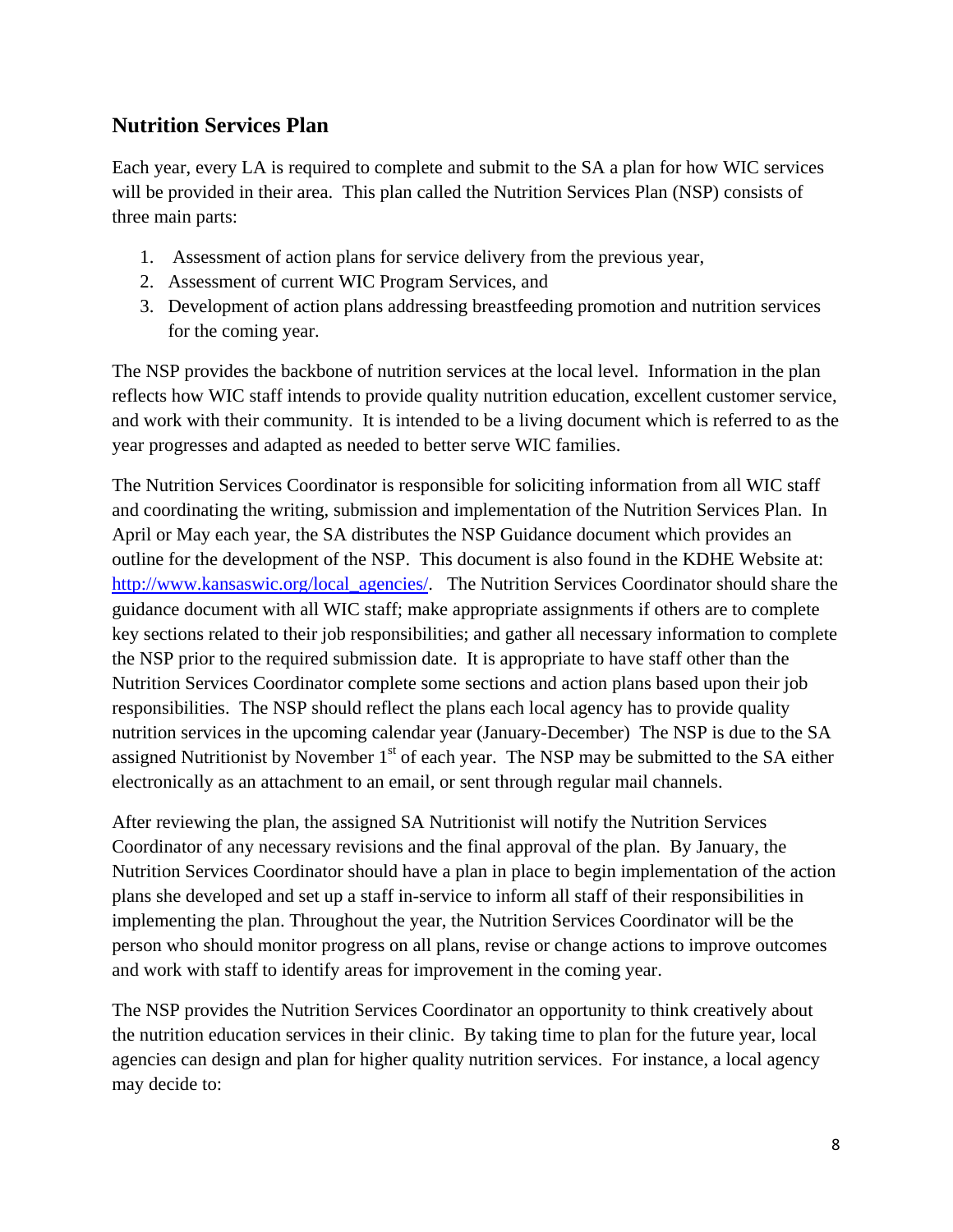- $\checkmark$  Host a breastfeeding baby shower
- $\checkmark$  Redesign the current clinic space to be more family friendly
- $\checkmark$  Plan to host a large nutrition education event
- $\checkmark$  Begin a collaboration with other organizations such as Extension to assist in providing nutrition education
- $\checkmark$  Begin providing food demonstration classes
- $\checkmark$  Plan a redesign of the building to provide for group nutrition education offerings
- $\checkmark$  Offer web-based nutrition education

Remember that the only limitation in the nutrition services plan and your action plans is your own imagination and efforts.

Throughout the year, the Nutrition Services Coordinator will be the person who should monitor progress on all plans, revise or change actions to improve outcomes and work with staff to identify areas for improvement in the coming year. This may require the Coordinator to work with other staff who were have completed various sections of the plan to assure that monitoring of results occurs.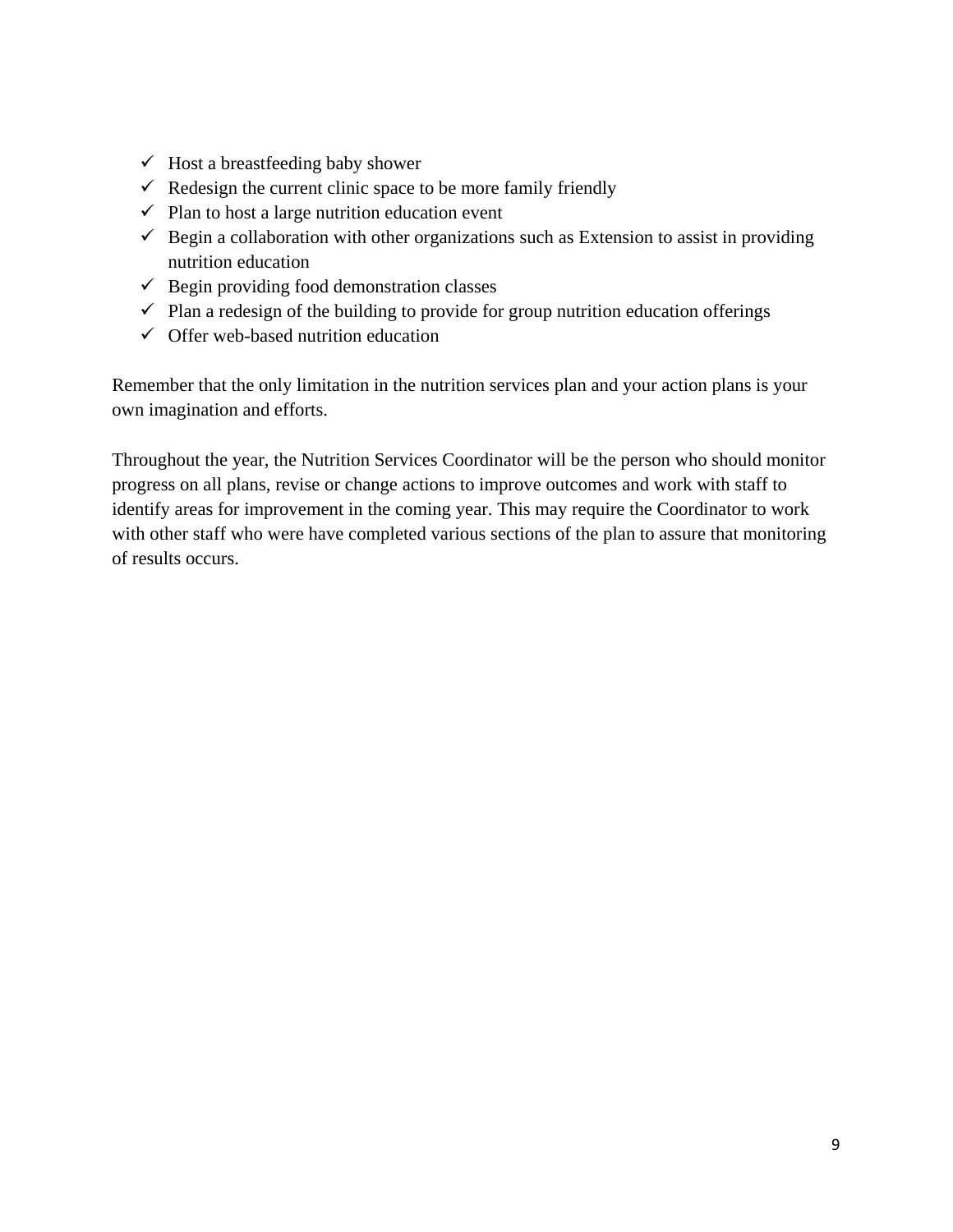#### **Budget Planning for Nutrition Services**

The level of responsibility that the Nutrition Services Coordinator has for nutrition service budget planning will vary with each agency. In some agencies, the coordinator may plan and complete the entire budget process for nutrition services including nutrition education materials. In other agencies, the coordinator may have input into the budget process regarding nutrition education and its associated costs but may not directly be responsible for the budget completion and submission.

Budgets are due to the SA by June of each year. Prior to this date, the SA will send out guidance regarding completing the budget summary documents and provide any special information regarding special projects or infrastructure requests. Budget policies in the Policy and Procedure Manual describe WIC-allowable expenses.

Ideally, the Nutrition Services Coordinator should review the guidance with the WIC Coordinator and provide input into what nutrition service expenditures may occur in the upcoming federal fiscal year. As part of the budget planning process, the Nutrition Service Coordinator can review the Nutrition Services Plan and the action plans to be carried out in the coming year which may require expenditures that should be included in the budget. Among items to consider including would be: salaries and benefits for employees; nutrition education reference materials; training opportunities on nutrition education and breastfeeding; supplies utilized in providing nutrition education classes or special events; nutrition education materials for WIC clients; equipment that may be needed to carry out nutrition education (demonstration tables, projectors, flip charts, etc). The Nutrition Services Coordinator may also want to contact the assigned SA Nutritionist to identify any upcoming training or items that should be included in the budget summary.

After the budget is submitted to the SA and approved, the Nutrition Services Coordinator should work in conjunction with the WIC Coordinator to assure that expenditures are made within the parameters of the budget plan. Some Nutrition Service Coordinators may find it helpful to track expenditures throughout the year so that items that need to be purchased are not overlooked or delayed. This spreadsheet can also provide a starting point for the next year's budget planning process.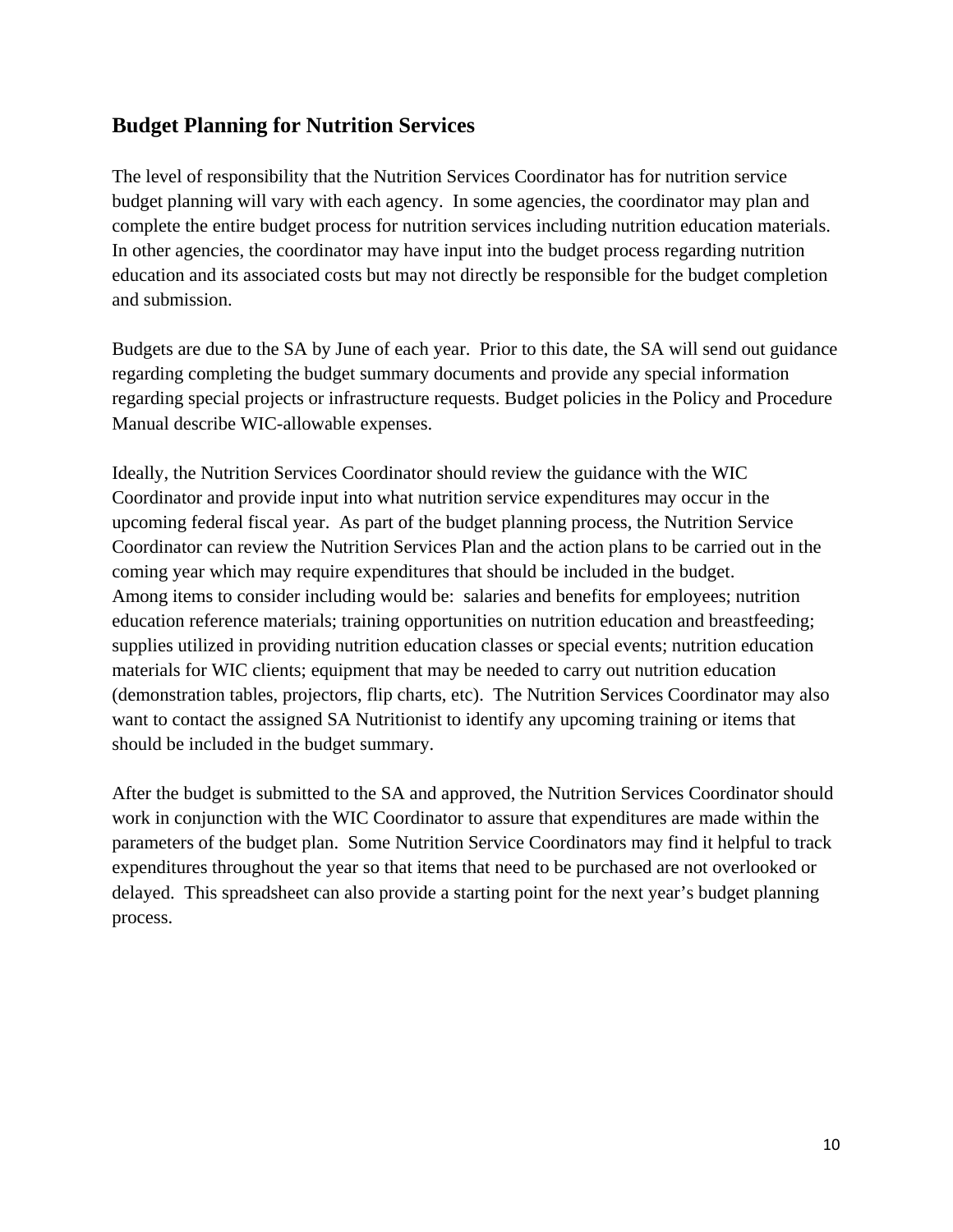#### **Coordination of Daily Nutrition Services**

Every day in WIC, nutrition education occurs. It may be a part of the counseling session at certification. It may occur in a nutrition education class, a food demonstration, or an interactive center. It may be part of a bulletin board on nutrition or breastfeeding. It may be a one-to-one counseling session with the registered dietitian. Clerical and nursing staff may also provide aspects of nutrition education. Whenever and however it happens, the Nutrition Services Coordinator is responsible to see that accurate, appropriate quality nutrition education happens.

The Nutrition Services Coordinator is responsible for translating the agency's vision for nutrition education and quality customer service into the day-to-day routine of the clinic. Through the Nutrition Services Plan, the coordinator plans how nutrition education will be handled and who will carry out various activities. The client's first impression of WIC services and nutrition education occur when the clients enter the WIC clinic and interact with staff and continue throughout their visit. It is important to set a family-friendly, customer-friendly atmosphere from the very first. At certifications, clinic staff (RN, RD) provides one-on-one counseling regarding nutritional risks, anticipatory guidance, and client concerns or questions. The Coordinator is responsible for assuring that all staff follow good counseling techniques and have sufficient training to provide accurate nutrition and breastfeeding information. The coordinator should also periodically review client records to assure that appropriate documentation of nutrition education and breastfeeding promotion efforts are being recorded in the client record.

Low risk nutrition education contacts may occur using a variety of techniques including one-onone counseling, group classes, facilitated discussion groups, interactive nutrition education centers, self-study notebooks, and internet based nutrition education. The Nutrition Services Coordinator determines the best techniques to use in his/her clinic setting, providing sufficient variety of topics and options to meet the client's needs. The Coordinator is responsible to develop or approve the materials used in the low risk education contacts, assure that staff is documenting the contact appropriately in the KWIC system, and provide training as needed to staff who will be involved in the low risk nutrition education efforts. The coordinator should also keep up-to-date on emerging research and information regarding the best educational techniques to use with specific audiences.

High risk nutrition education must be provided in individual counseling sessions with the registered dietitian. These visits should be documented in the client's KWIC record utilizing the Nutrition Education-RD links. The Coordinator should work with the RD providing this counseling to assure that appropriate documentation is occurring and that all high risk clients are being scheduled for RD appointments in the appointment book in KWIC.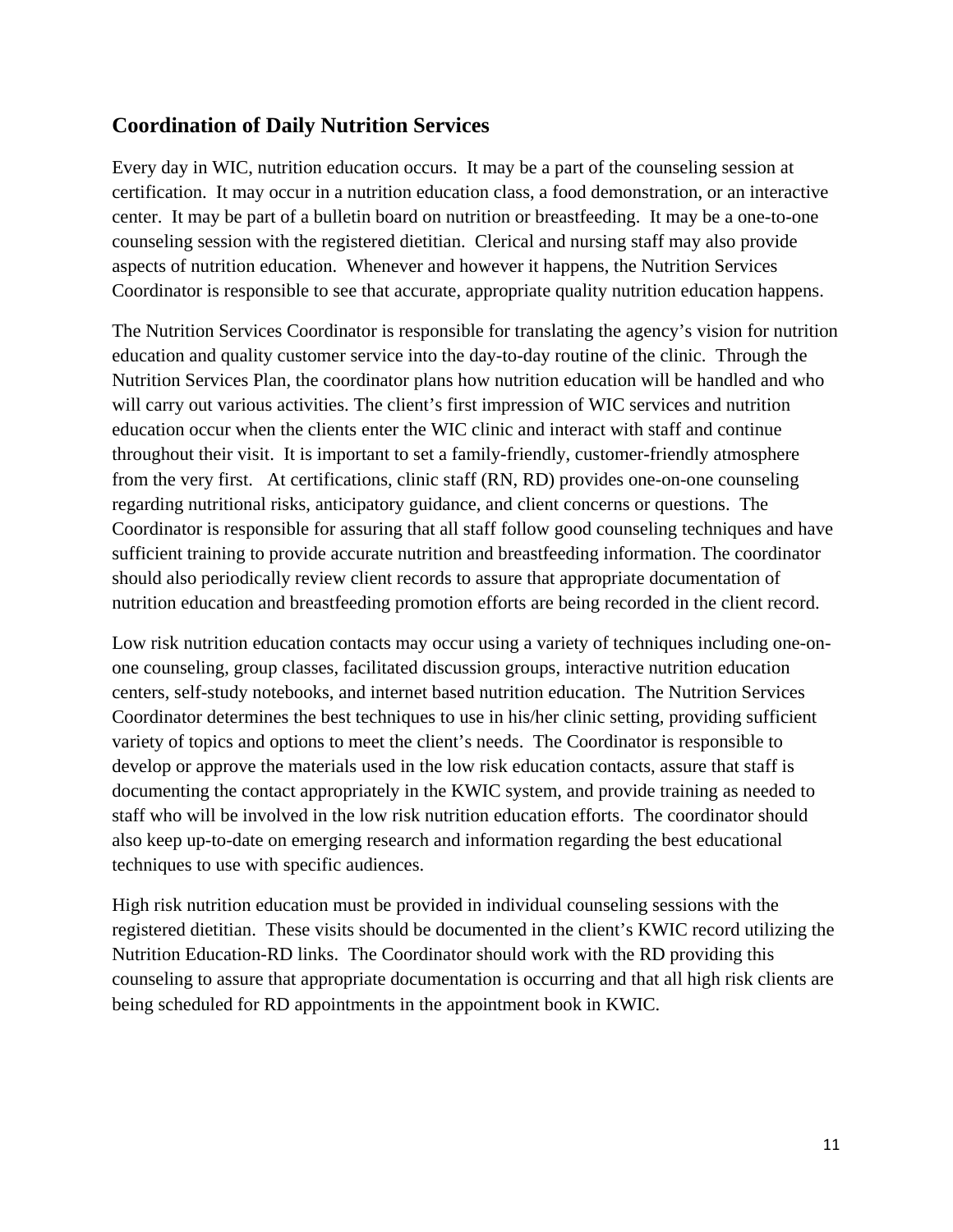#### **Coordination of Nutrition Services with Community Programs**

No WIC program operates in a vacuum. Quality nutrition services require that WIC clinics work with other community programs to provide outreach, referrals, and to occasionally assist in providing direct nutrition education. The Nutrition Services Coordinator should be the link between the local clinic and these helping organizations.

The most common organization which assists in nutrition education is the K-State Research and Extension Department. The Extension Family and Consumer Science agent may provide low risk secondary nutrition education through the use of interactive nutrition centers, cooking classes or other types of classes on nutrition. Their expertise in food and consumer sciences can be a great asset to the WIC program, freeing up local WIC staff for other duties. If Extension staff provides a low risk nutrition education contact, the Nutrition Services Coordinator must work with that person to assure that a lesson plan, which includes all the required elements, is on file at the WIC office. Additionally, the Coordinator should assist in developing how evaluation will be accomplished and how a record of the contact will be made in the KWIC system.

If outside speakers other than Extension staff are used (for example, a dentist, IBCLC, etc), then the Nutrition Services Coordinator may be required to assist in writing the lesson plan and working to include the evaluation and goal setting requirements into the planned activity.

A local agency may also choose to host a larger event for nutrition education contacts such as a nutrition fair, or a community baby shower promoting breastfeeding. Such activities often require assistance from other organizations or persons. It would be the responsibility of the Nutrition Services Coordinator to develop the plan for the event and write a lesson plan which outlines how the activities will meet the objectives for behavior and learning. He/she would also be the point of contact to solicit help from other organizations, coordinate the event process and complete the evaluation of its success.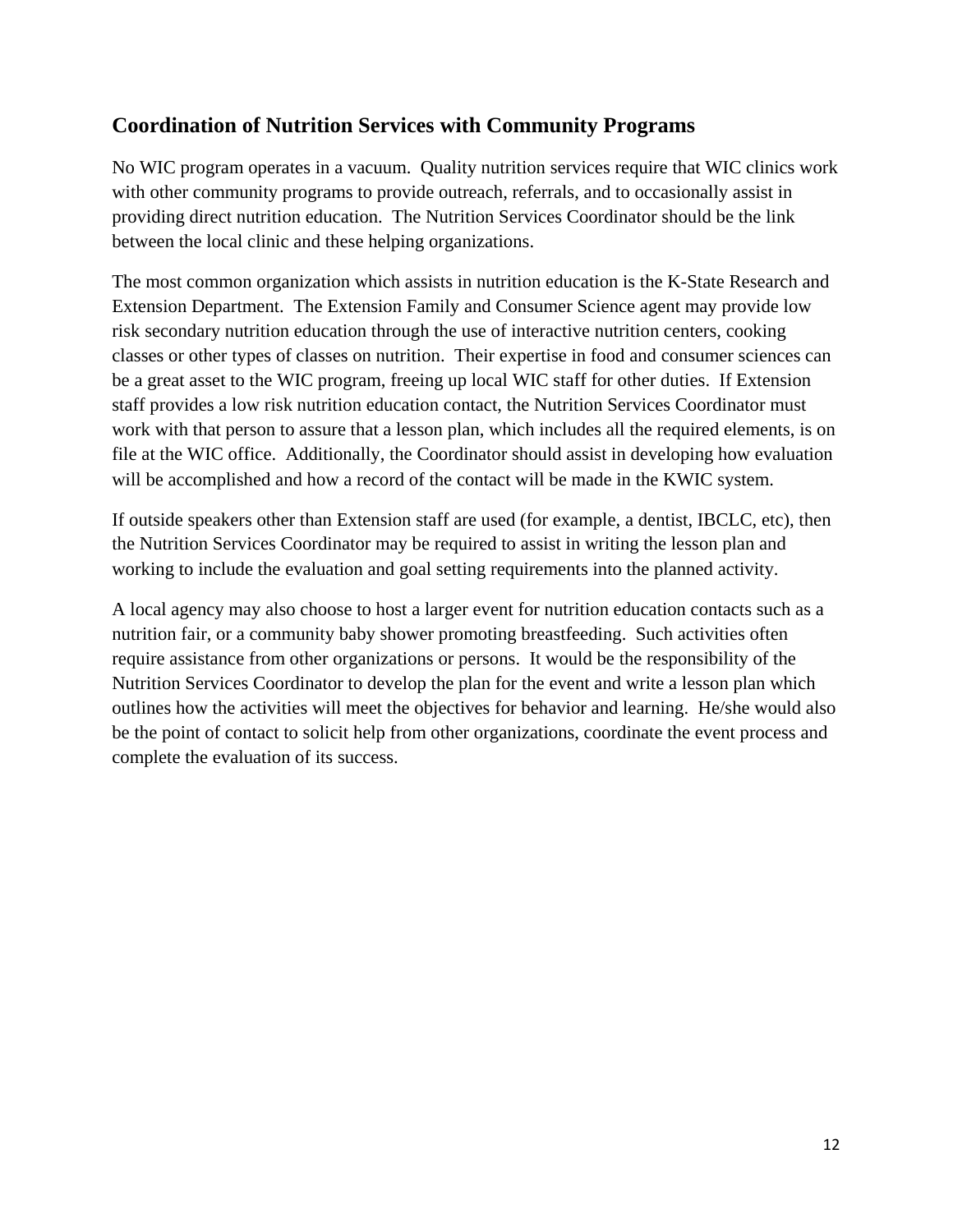#### **Development of Nutrition Education Materials and Lesson Plans**

As research changes our understanding of nutrition, educational materials and information provided to clients must also be updated or revised. The State WIC Office does provide some nutrition education materials and lesson plans which can be used by local clinics in delivery of nutrition education. However, most clinics require additional materials in order to best meet the needs of their families.

The task of developing nutrition education materials usually falls to the Nutrition Services Coordinator. Before designing new materials, the coordinator should review the available materials from the State WIC office. Nutrition education pamphlets are available from a variety of sources. The WIC Publication order form found at:

[http://www.kansaswic.org/manual/forms/WIC\\_Publications\\_Order\\_Form.pdf](http://www.kansaswic.org/manual/forms/WIC_Publications_Order_Form.pdf) gives a list of materials printed by the State Agency and may be ordered as needed. Additionally, there are nutrition education materials available to be downloaded. These materials can be found at: [http://www.kansaswic.org/nutrition\\_education/nutrition\\_edu\\_materials.html](http://www.kansaswic.org/nutrition_education/nutrition_edu_materials.html) . Nutrition coordinators may also find valuable resources at the WIC Works Resource System. State and local agencies from across the United States share their nutrition education resources on this website. It is located at:

[http://wicworks.nal.usda.gov/nal\\_display/index.php?info\\_center=12&tax\\_level=1&tax\\_subject=](http://wicworks.nal.usda.gov/nal_display/index.php?info_center=12&tax_level=1&tax_subject=642) [642](http://wicworks.nal.usda.gov/nal_display/index.php?info_center=12&tax_level=1&tax_subject=642) .

Whether designing or acquiring nutrition education materials, the coordinator should assure that pamphlets and materials used meet her client's needs for readability, appropriateness of information and are culturally appropriate. Refer to [NED 03.04.00 Evaluation of Nutrition](http://www.kansaswic.org/manual/NED_03_04_00_Evaluation_of_Nutrition_Education_Materials.pdf)  [Education Materials](http://www.kansaswic.org/manual/NED_03_04_00_Evaluation_of_Nutrition_Education_Materials.pdf) for the procedure to be followed.

Another significant responsibility of the Nutrition Services Coordinator is the development of lesson plans. The purpose of the lesson plan is to provide a consistent outline of the information that will be shared during a low-risk nutrition education contact. These lesson plans offer the foundation that allows any trained staff person to present the lesson in a similar manner. Each lesson plan must be written by or reviewed by the licensed dietitian employed by the local clinic.

The Policy and Procedure Manual outlines the requirements that each lesson plan must include in NED 03.03.01. Lesson plans are required for all group or individual self-study low risk nutrition education offerings. This includes group classes, food demonstrations, facilitated discussion groups, interactive nutrition education centers, and self-study notebooks. A copy of the lesson plan must be kept on file at the local clinic where the lesson is used.

A variety of lesson plans have been developed by dietitians at the State WIC Agency and are available to be downloaded from the Kansas WIC Website at: [http://www.kansaswic.org/nutrition\\_education/lesson\\_plans.html](http://www.kansaswic.org/nutrition_education/lesson_plans.html) . Other lessons have been provided to local agencies in a nutrition education resource entitled *Newtrition Ideas*. These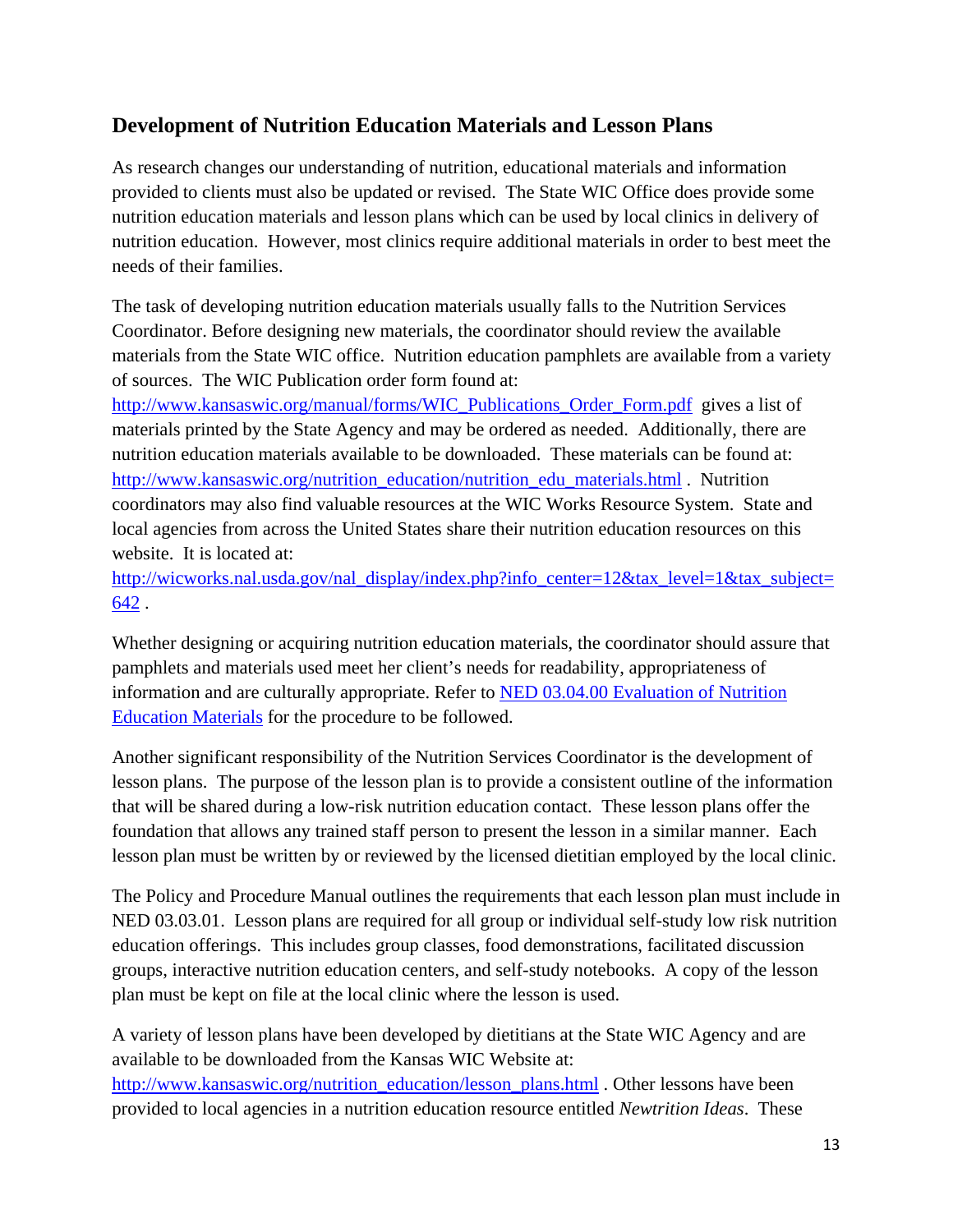lessons can provide a starting place for the Nutrition Services Coordinator to plan for the clinic's nutrition education needs. Other lesson plans have been provided to clinics as part of past Information memos and should be on file at the local agency. Additional resources for creating nutrition education lesson plans are also available on the WIC Works Resource System website at:

#### [http://wicworks.nal.usda.gov/nal\\_display/index.php?info\\_center=12&tax\\_level=1&tax\\_subject=](http://wicworks.nal.usda.gov/nal_display/index.php?info_center=12&tax_level=1&tax_subject=714) [714](http://wicworks.nal.usda.gov/nal_display/index.php?info_center=12&tax_level=1&tax_subject=714) .

Nutrition Services Coordinators may also want to utilize the services of their local county Extension agent or others to provide some of the available nutrition education. If the lesson plans for classes or displays provided by Extension or other resource staff have been written by someone other than the WIC registered licensed dietitian, then the lesson must be reviewed and approved by the RD prior to its use in the clinic. A copy of the final lesson plan must be kept on file at the local agency. At a minimum, this review should assure:

- $\checkmark$  that the information provided is accurate and consistent with information routinely provided by WIC staff;
- $\checkmark$  Lesson plans contain all the required elements including client interaction and evaluation/goal setting; and
- $\checkmark$  Plans have been finalized for the documentation of the nutrition education in the client's KWIC record.

Some local clinics enjoy decorating the lobby or WIC service area with bulletin boards or other items that support their nutrition education efforts. In some cases, there may be a particular staff person who enjoys creating these resources and would like to volunteer to create bulletin boards or posters that link to the nutrition education topic of the month. The Nutrition Services Coordinator would work with staff to assure that the information included in the bulletin board or other items relate to the focus of the lesson for the given month. Some clinics enjoy highlighting certain programs, upcoming events or clients as a part of their bulletin board or lobby decorations. There are a variety of ideas available from the WIC Works Resource System at:<http://riley.nal.usda.gov/wicworks/bulletinboard/BBSearch.php> .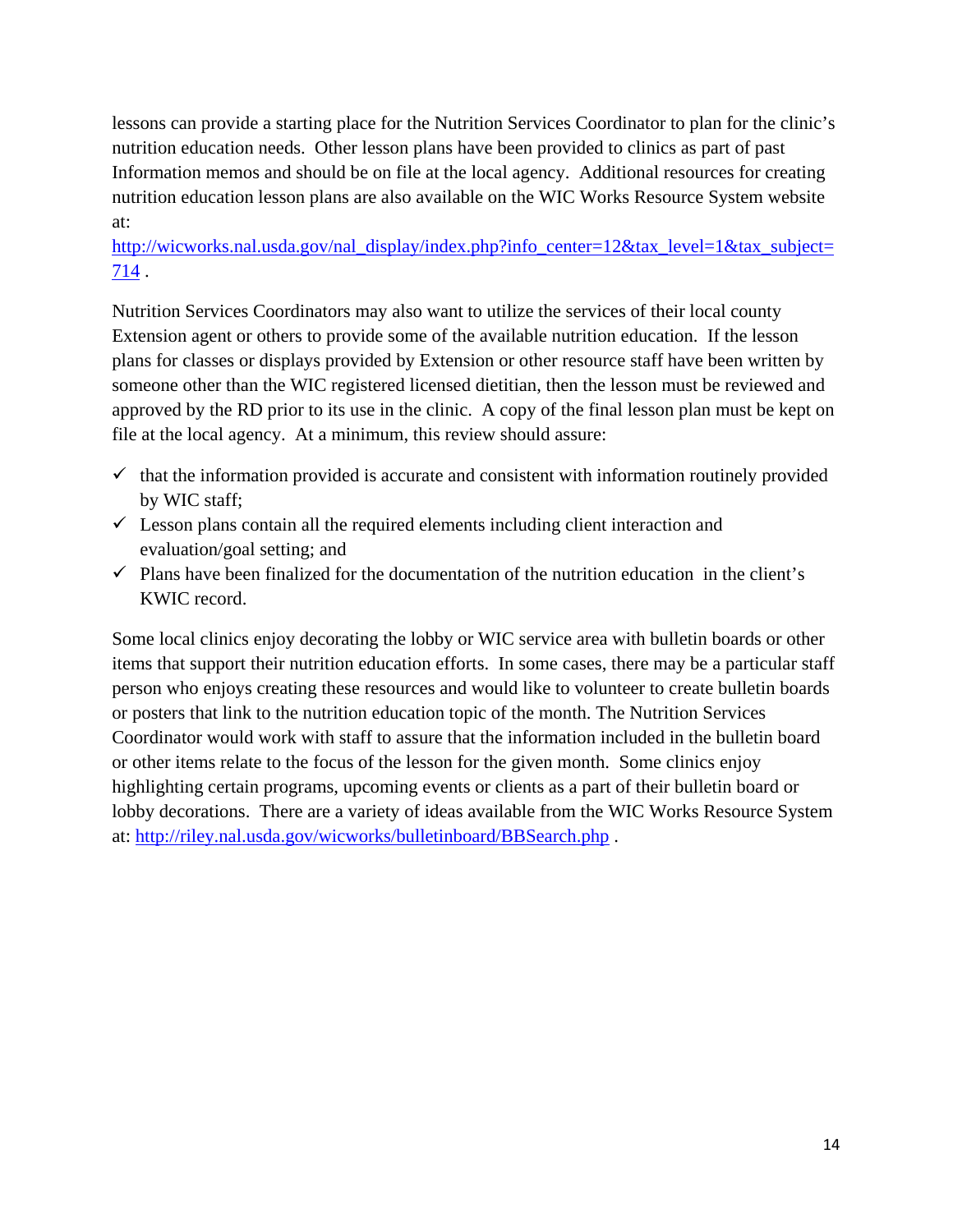#### **Provide Staff Training on Nutrition Services**

Very few local agencies have the luxury of having all of their WIC staff consist of trained, registered, licensed dietitians. Therefore, it often falls to the local Nutrition Services Coordinator to provide training to clinic staff on nutrition related topics. Every WIC staff person is required to receive a minimum of two training opportunities per year related to their job responsibilities (see ADM 11.01.00). These may occur through in-services, conferences, classes, or workshops that relate to their WIC duties. A number of topics can be used to provide in-service training to local WIC staff which the Nutrition Services Coordinator could provide. These might include:

- $\checkmark$  Review of Nutrition Services Plan-prior to writing and after the plan is approved
- $\checkmark$  Updates on specific nutrients of interest to staff and clients (Vitamin D, folic acid, etc.)
- $\checkmark$  Updates on new WIC policies related to nutrition or breastfeeding that impact service delivery
- $\checkmark$  Providing guidance regarding participant-centered nutrition education counseling techniques
- $\checkmark$  Brainstorming regarding topics for new lesson plans or written materials for clients
- $\checkmark$  Sharing information from nutrition and breastfeeding related conferences that have been attended
- $\checkmark$  Hosting an outside speaker on a nutrition related topic

Planned and scheduled training opportunities at the local level may also lend themselves to inviting others in the community members to join the meeting. For instance, if you are having training on breastfeeding support, you may wish to invite hospital or physician office nurses to join the training session.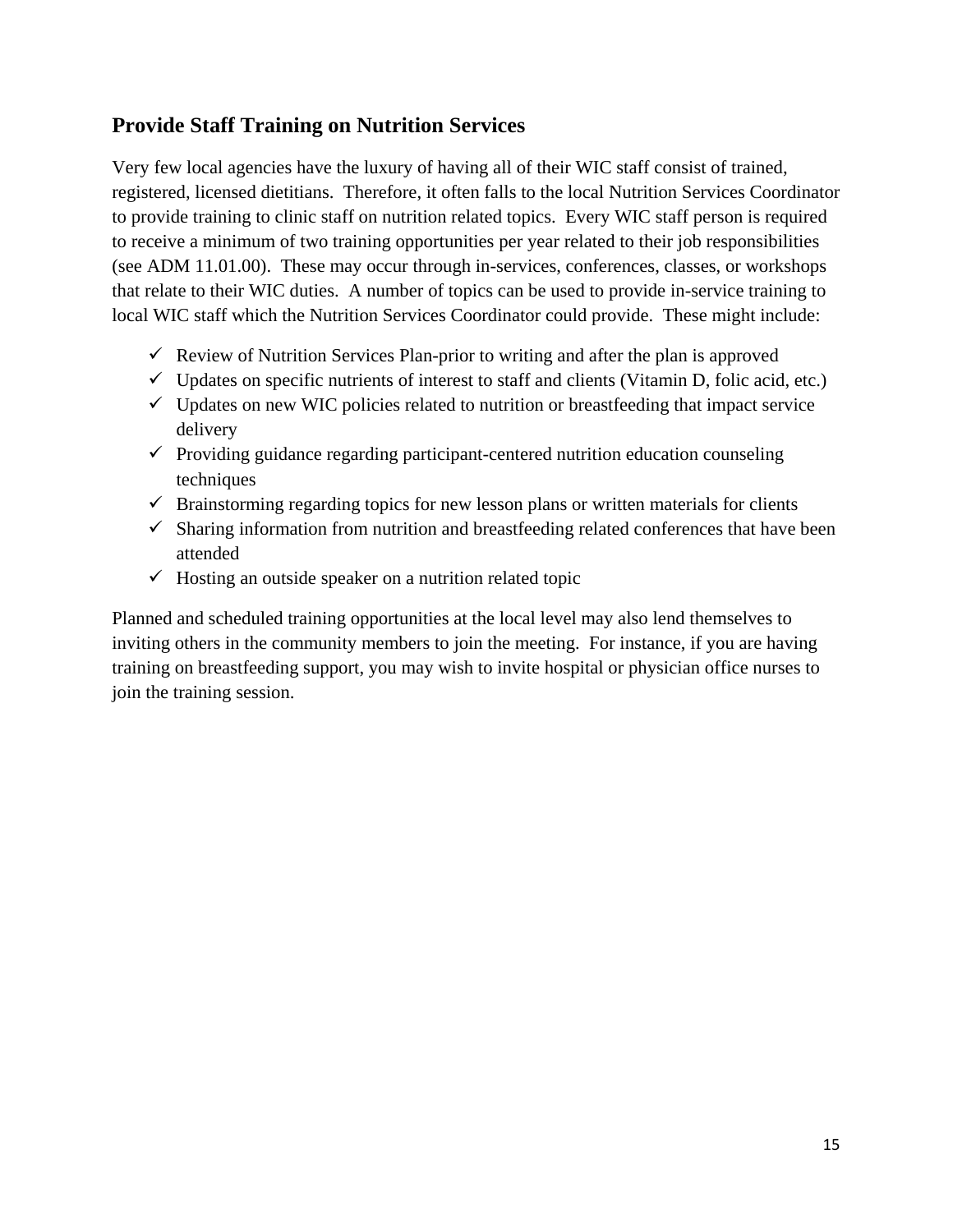#### **Provide high risk nutrition counseling**

Although not the exclusive job responsibility of the Nutrition Services Coordinator, providing high risk counseling often is done by the Nutrition Services Coordinator when that position is held by a registered dietitian. High risk counseling is required for any client deemed to be at "high risk" based upon the nutrition risk factors identified at the certification visit. A complete list of the risk factors identified as "high risk" by category, are available at: [http://www.kansaswic.org/local\\_agencies/risk\\_factors.html](http://www.kansaswic.org/local_agencies/risk_factors.html) and in policy NED 02.03.00. In the role of the Nutrition Services Coordinator, staff may develop additional handout materials or purchase resource which could assist them in counseling particular clients seen in their clinics.

#### The Nutrition Management Guidelines

[\(http://www.kansaswic.org/local\\_agencies/nutrition\\_guidelines.html\)](http://www.kansaswic.org/local_agencies/nutrition_guidelines.html) can provide a foundation for addressing some of the nutritional issues seen in WIC clinics. Assistance may also be needed to assure that if multiple staff are doing high risk counseling that the documentation in the KWIC client record is consistently and accurately completed.